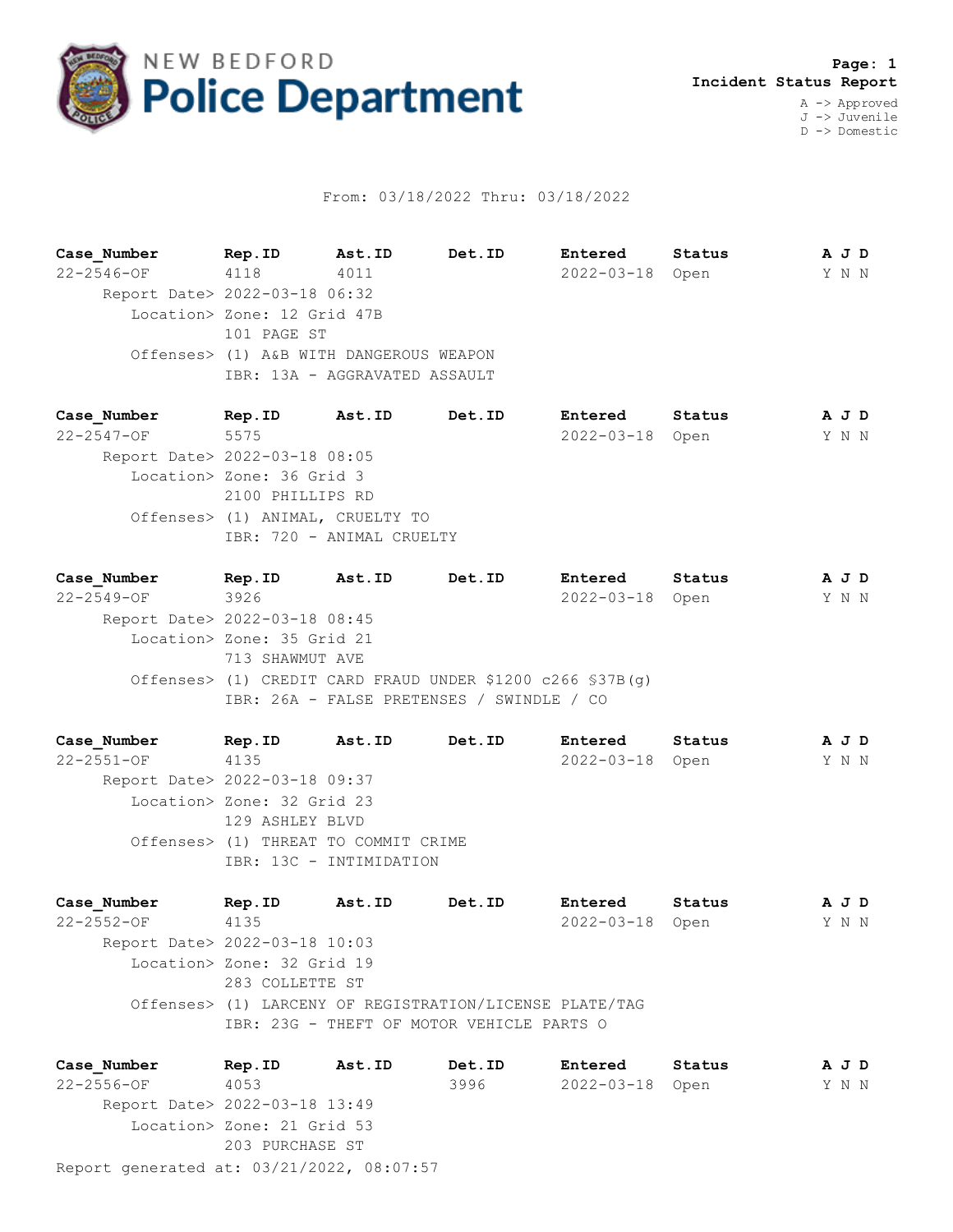

 **Page: 2 Incident Status Report** A -> Approved

J -> Juvenile D -> Domestic

 Offenses> (1) LARCENY OVER \$1200 BY FALSE PRETENSE IBR: 26A - FALSE PRETENSES / SWINDLE / CO

**Case\_Number Rep.ID Ast.ID Det.ID Entered Status A J D** 22-2565-OF 4096 4037 2022-03-18 Open Y N N Report Date> 2022-03-18 15:12 Location> Zone: 22 Grid 58B 155 COUNTY ST Offenses> (1) LARCENY UNDER \$1200 SINGLE SCHEME c266 §30(1) IBR: 23H - ALL OTHER LARCENY

**Case\_Number Rep.ID Ast.ID Det.ID Entered Status A J D** 22-2568-OF 4096 2022-03-18 Open Y N N Report Date> 2022-03-18 16:37 Location> Zone: 22 Grid 62 1383 COVE RD Offenses> (1) MOTOR VEH, LARCENY OF IBR: 240 - MOTOR VEHICLE THEFT

**Case\_Number Rep.ID Ast.ID Det.ID Entered Status A J D** 22-2571-OF 4110 2022-03-18 Open Y N N Report Date> 2022-03-18 17:00 Location> Zone: 14 Grid 36 49 NORTH ST Offenses> (1) LARCENY UNDER \$1200 SINGLE SCHEME c266 §30(1) IBR: 23H - ALL OTHER LARCENY

**Case\_Number Rep.ID Ast.ID Det.ID Entered Status A J D** 22-2572-OF 3959 2022-03-18 Open Y N N Report Date> 2022-03-18 17:36 Location> Zone: 35 Grid 31A 30 BAYBERRY RD Offenses> (1) All Other Offenses IBR: 90Z - ALL OTHER OFFENSES

**Case\_Number Rep.ID Ast.ID Det.ID Entered Status A J D** 22-2574-OF 3915 2022-03-18 Open Y N N Report Date> 2022-03-18 17:48 Location> Zone: 34 Grid 7 2793 ACUSHNET AVE Offenses> (1) UNREGISTERED MOTOR VEHICLE ON PUBLIC WAY IBR: 99 - TRAFFIC, TOWN BY-LAW OFFENSES (2) UNINSURED MOTOR VEHICLE IBR: 99 - TRAFFIC, TOWN BY-LAW OFFENSES (3) UNLICENSED OPERATION OF MV IBR: 99 - TRAFFIC, TOWN BY-LAW OFFENSES

| Case Number      | Rep.ID | Ast.ID | Det.ID | Entered         | Status | AJD   |  |
|------------------|--------|--------|--------|-----------------|--------|-------|--|
| $22 - 2576 - OF$ | 4119   |        |        | 2022-03-18 Open |        | Y N N |  |